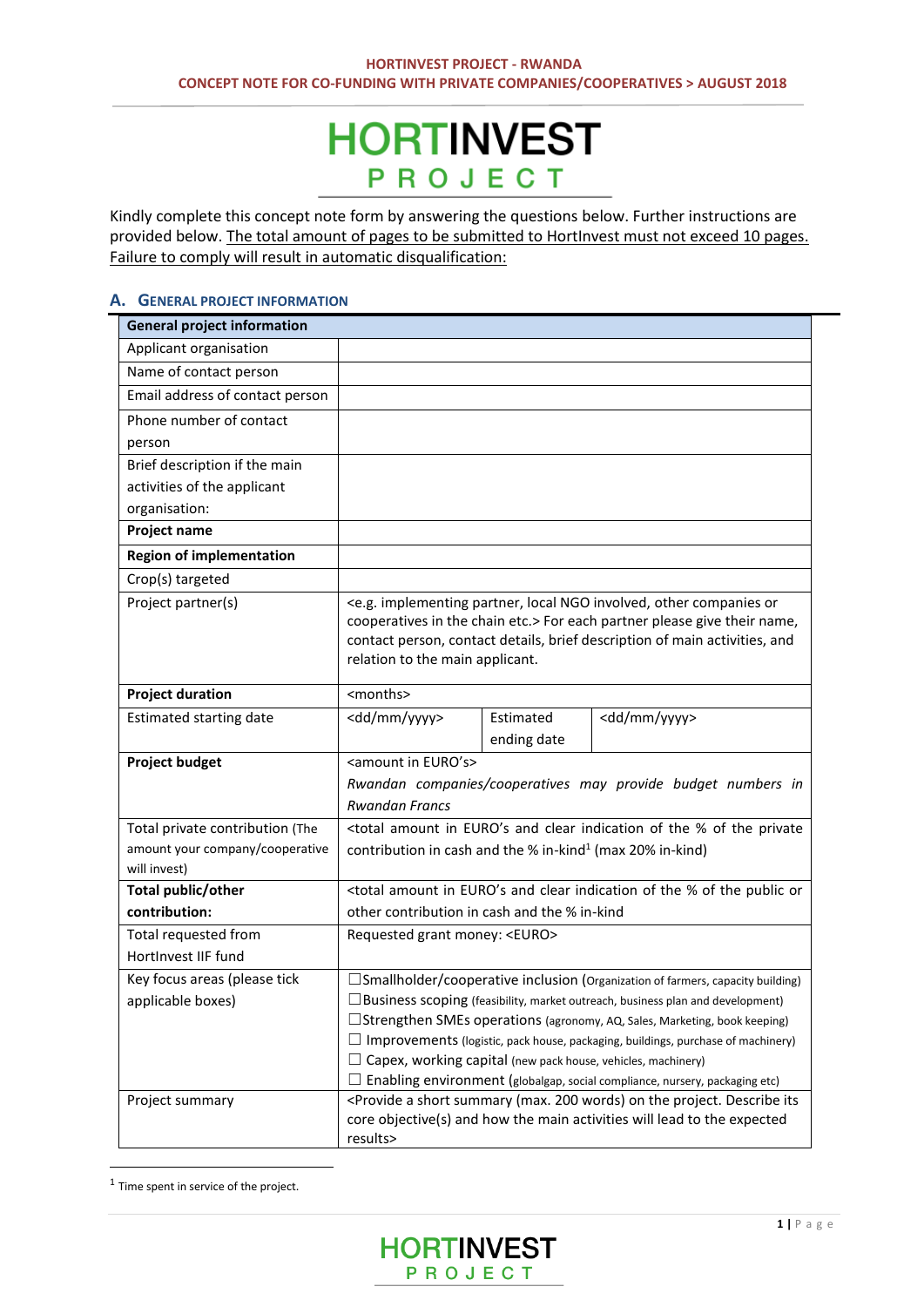#### **HORTINVEST PROJECT - RWANDA CONCEPT NOTE FOR CO-FUNDING WITH PRIVATE COMPANIES/COOPERATIVES > AUGUST 2018**

| <b>B. PROJECT DESCRIPTION</b> |  |
|-------------------------------|--|

Please answer the questions below to describe what your company, cooperative or consortium wants to do and how it will make a positive long-term change. Formulate this in both qualitative and quantitative terms, and be as SMART (Specific, Measurable, Achievable, Realistic, and Time-bound) and brief as possible.

- **1. Context of the project** *<i.e. what are the challenges and/or issues you are facing, what is the opportunity you see and why is it the right moment to develop and implement this project?>*
- **2. Description of the main issue** *<Provide a description of the main problem(s) or issue(s) that the project will address.>*
- **3. Project objectives** *<Summarize the key objectives of the proposed project. Please also relate where possible to the main objectives of HortInvest (ie How many farmers in the six districts with sustainable and climate resilient productivity and income increases, How many SMEs in Rwanda with increased turn-over and net earnings, and how many horticultural co-operatives and farmer groups in the six districts strengthened in terms of business operations and service provision to farmers?)>*
- **4. General project approach** *< What is the general approach of the project, what are the key activities? Include the anticipated short- term and long-term impact. Which knowledge transfer and other activities will be conducted to make the project sustainable in the long run?>*
- *5.* **Joint capacity of the project partners** *<Only applicable in case of multiple applicants. Please describe why the main applicant and project partners are able to successfully implement the project. (e.g. what is your combined experience in Rwanda and in working in fruit and vegetable value chains)>*
- **6. Scaling up or trying a new approach?** *<explain if your proposal should be considered as a project that will scale up a proven concept, or if it is aimed at testing or implementing a new or innovative approach. Tick the relevant box and answer the relevant follow-up questions.>*

## $\Box$  Scaling up a proven concept

*<How and where has the concept been proven? Please explain how it will be cost-efficient (both in terms of costs per farmer and cost per volume) and how the project is able to reach a large number of farmers / suppliers.>*

## $\Box$  New or innovative approach

*<Please describe what is new or innovative about the approach. What additional investments will be made to this project that is related to innovation? How will you make sure conscious learning is generated and shared?>*

*7.* **Business case and benefits** *<Please provide insight into the different key stakeholders motivation to participate in this project. What are the expected benefits for them? What is the business case for farmers, the project partners and broader supply chain partners, both during project implementation and in the long term?>* 

|                                 | <b>Benefits</b> | Costs |
|---------------------------------|-----------------|-------|
| Farmer level                    |                 |       |
| Exporter/packer/processor level |                 |       |
| International buyer level       |                 |       |

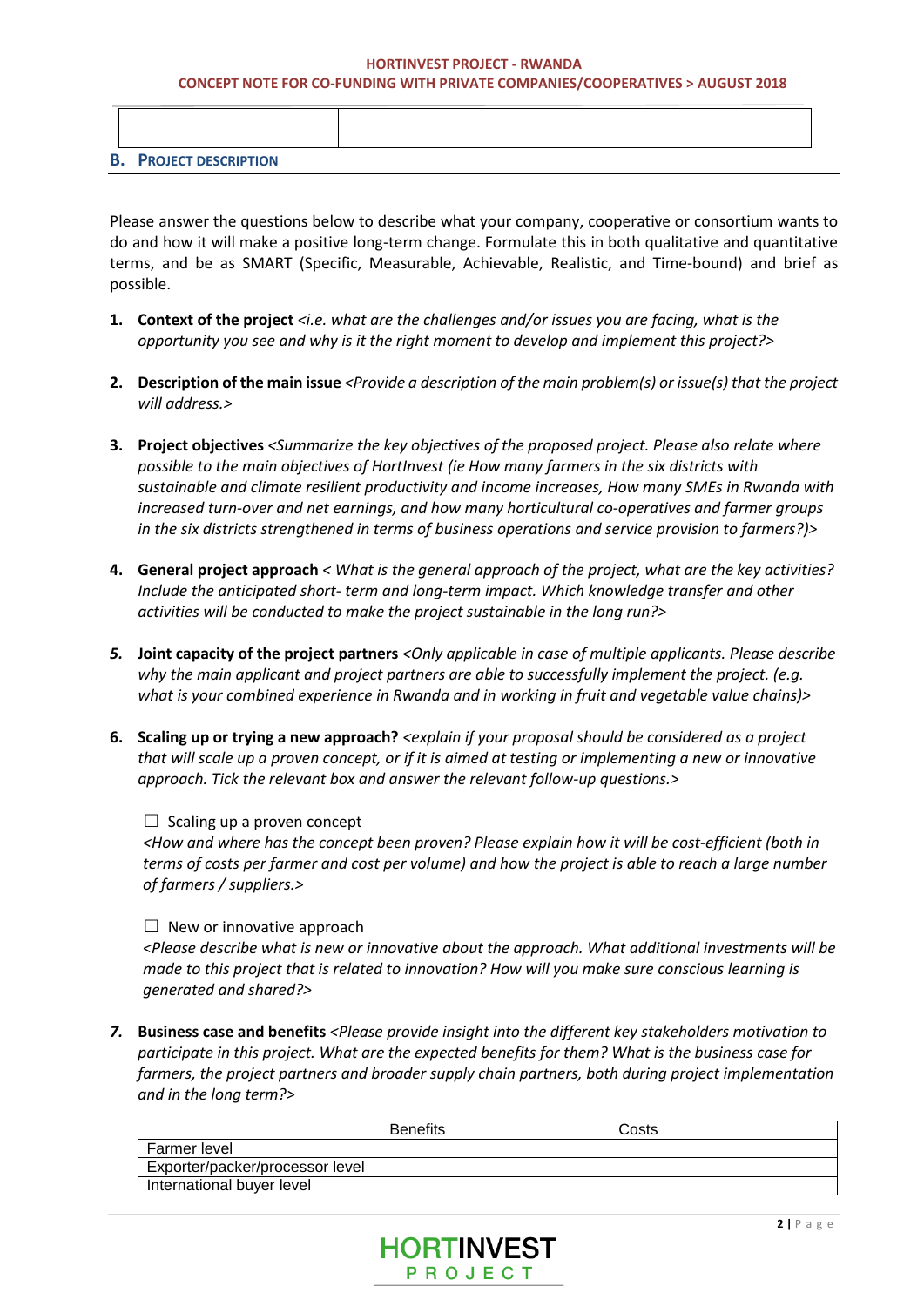- *8.* **Market** *<Is your target market sufficient for a sustainable business case? If so, please explain why. If the business case is based on the marketing of fruits and vegetables: please indicate whether the project targets 1) the Rwandan domestic market, 2) the regional export market (ie to countries near Rwanda), and/or 3) the international export market (e.g. EU, Middle East, etc.)>*
- **9. Impact of the project beyond its direct scope** *<Describe what the (social and economic) impact of your project will be on food security and the local Rwandan economy.>*
- **10. Monitoring and reporting** *<describe how you will plan for data collection and monitoring to track progress on the project targets (KPIs)*
- **11. Exit strategy.** *<describe how you will ensure that the outcomes of the project can be sustained after the completion of the project and without further subsidies by international NGOs or donors.>*

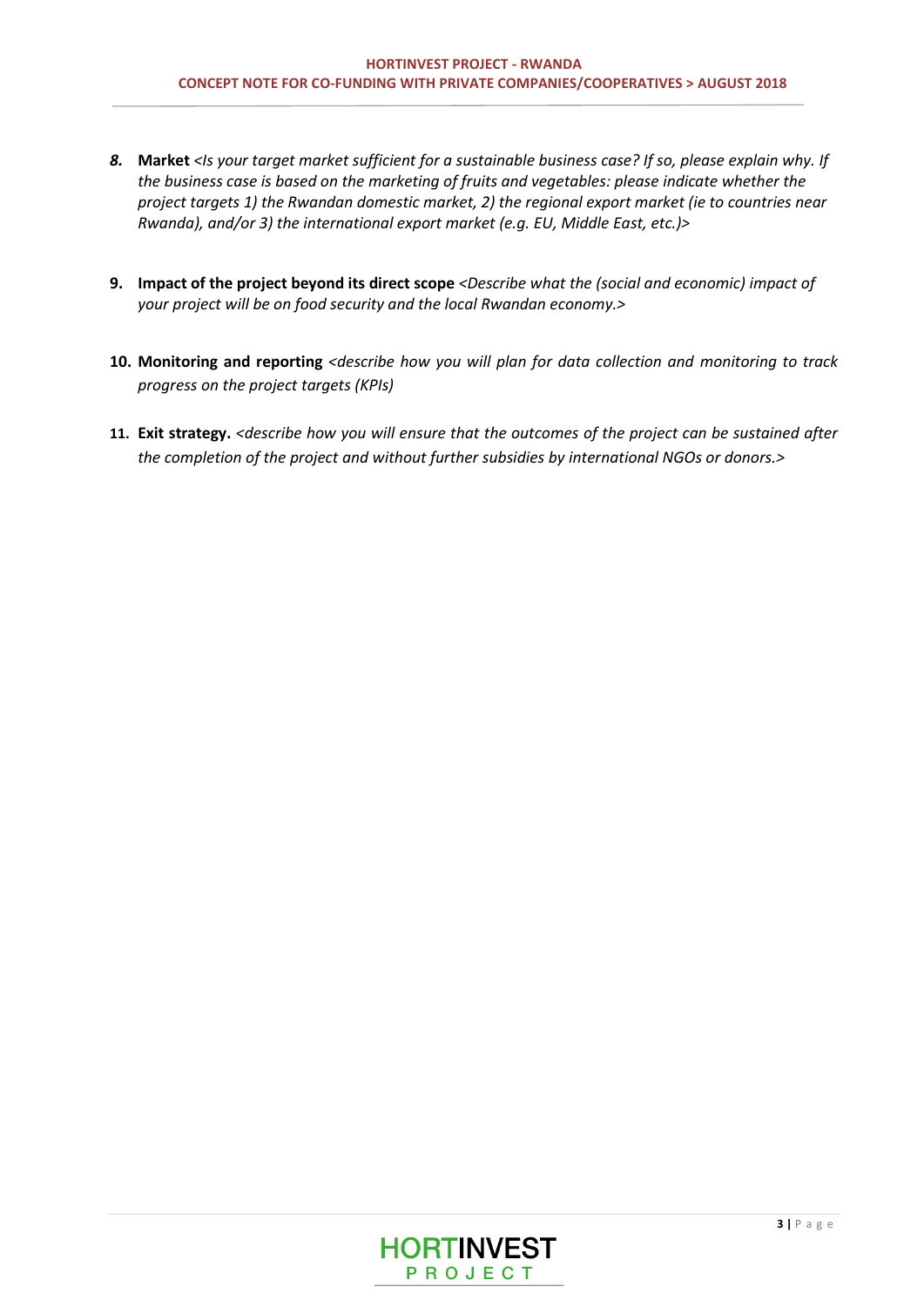#### **I HORTINVEST PROJECT - RWANDA CONCEPT NOTE FOR CO-FUNDING WITH PRIVATE COMPANIES/COOPERATIVES > AUGUST 2018**

## **C. PROJECT ACTIVITIES, RESULTS AND COSTS.**

In the following table, please describe for each of the project's objectives (as described under question B3) what key activities you will develop and the target you want to reach or the result you expect to achieve at the end of the project. Include an estimate of the budget required to carry out each activity. You may include multiple activities per project objective.

| Project objective (please copy the objectives<br>described under question B3) | Activities to be developed | <b>Target to be reached / Result</b><br>expected at the end of the project | <b>Estimated budget</b><br>required (in euro) |
|-------------------------------------------------------------------------------|----------------------------|----------------------------------------------------------------------------|-----------------------------------------------|
| Objective 1:                                                                  | 1.1.                       |                                                                            |                                               |
|                                                                               |                            |                                                                            |                                               |
|                                                                               | 1.2.                       |                                                                            |                                               |
|                                                                               | 1.3.                       |                                                                            |                                               |
| Objective 2:                                                                  | 2.1.                       |                                                                            |                                               |
|                                                                               | 2.2.                       |                                                                            |                                               |
|                                                                               | 2.3.                       |                                                                            |                                               |
| Objective 3:                                                                  | 3.1.                       |                                                                            |                                               |
|                                                                               | 3.2.                       |                                                                            |                                               |
|                                                                               | 3.3.                       |                                                                            |                                               |
| Objective 4:                                                                  | 4.1.                       |                                                                            |                                               |
|                                                                               | 4.2.                       |                                                                            |                                               |
|                                                                               | 4.3.                       |                                                                            |                                               |
| <b>Total estimated costs:</b>                                                 |                            |                                                                            | €                                             |

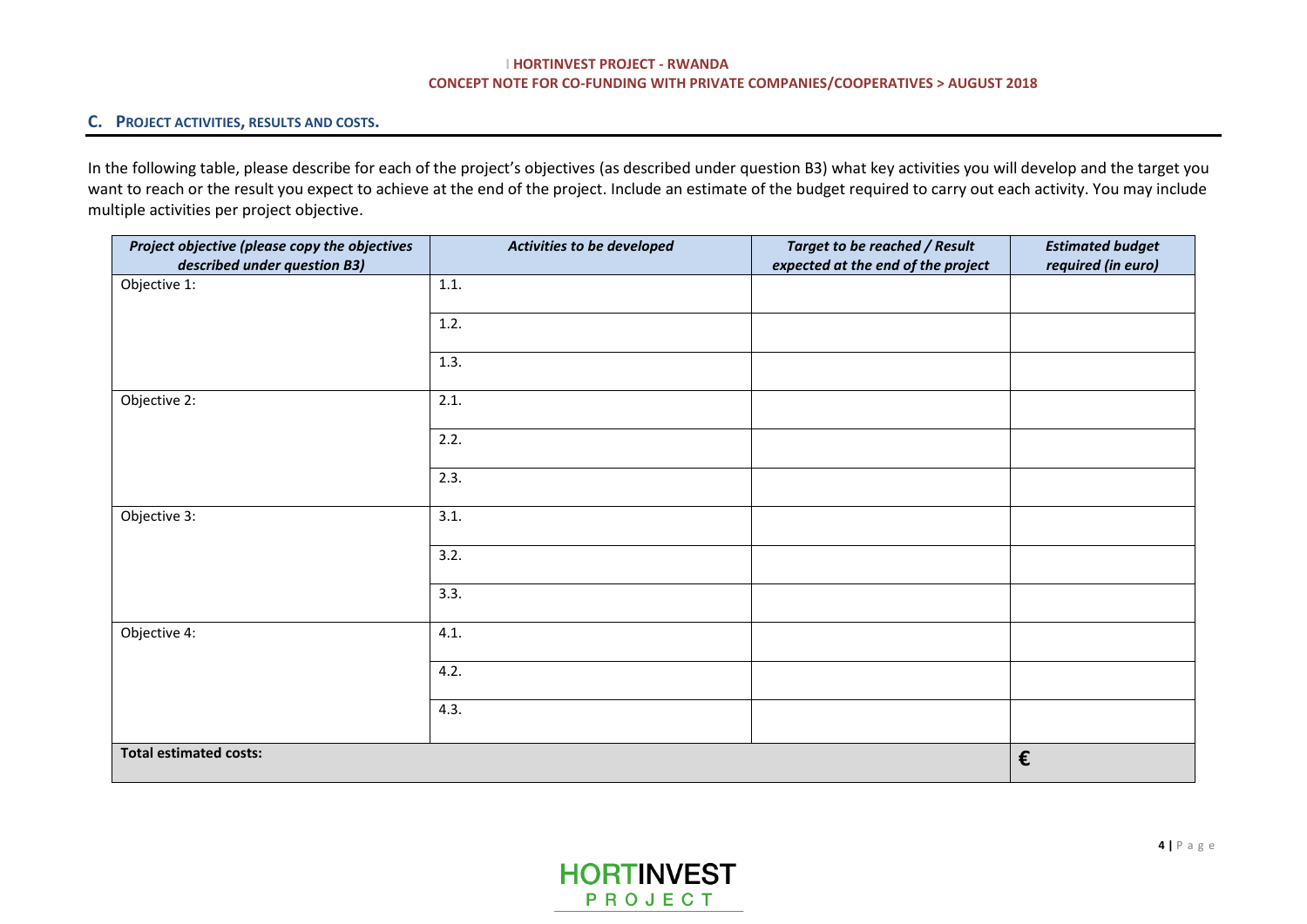## **D. RELATED COMPANY/COOPERATIVE ACTIVITIES, AMBITIONS AND CONTRIBUTION REQUEST**

- **1. Existing or similar projects** *<Does the proposed project build on an existing project or are there similar projects being implemented in the same area? If so, provide brief information about the content and results of this/these project(s)>*
- *2.* **Other support.** *<Does the main applicant or any of the other partners in this project benefit from support from (other) development programs or donors? If so, please elaborate on this support (e.g. from who, for what, what kind of support, how much support, etc.)>*
- **3. Link to company/cooperative ambitions and sustainability strategy** *<How will this project add to the overall sustainability strategy and ambition of your company, cooperative or consortium? Explain and also describe how this can be demonstrated at the end of the project.>*

#### **E. PARTNERS AND PARTNERSHIPS**

Please use the below table to describe the experience and responsibilities of the project applicant and each of the project partners. You can present multiple partners by copying the table for project partners. Partners can be other industry players, supply chain partners, NGOs or government agencies.

| <b>Project Applicant</b>     |                                                                                                                          |
|------------------------------|--------------------------------------------------------------------------------------------------------------------------|
| Name and location            |                                                                                                                          |
| Type of organization         | <company cooperative="" or=""></company>                                                                                 |
| Relevant experience &        | <please and="" clearly="" describe="" expertise="" is="" of="" record="" td="" the="" the<="" track="" what=""></please> |
| capacity of the organization | applicant in the sector, in working with the target population and the                                                   |
|                              | issues the project will address.>                                                                                        |
| Main responsibilities in the |                                                                                                                          |
| project                      |                                                                                                                          |

| <b>Project Partner</b>                                |                                                                                                                                                                                                                                     |
|-------------------------------------------------------|-------------------------------------------------------------------------------------------------------------------------------------------------------------------------------------------------------------------------------------|
| Name and location                                     |                                                                                                                                                                                                                                     |
| Type of organization                                  | <e.g. farmer="" government,="" institute,<br="" local="" organization,="" research="">company, cooperative, NGO, etc.&gt;</e.g.>                                                                                                    |
| Relevant experience &<br>capacity of the organization | <please and="" clearly="" describe="" expertise="" is="" of="" record="" the="" the<br="" track="" what="">applicant in the sector, in working with the target population and the<br/>issues the project will address.&gt;</please> |
| Main responsibilities in the<br>project               |                                                                                                                                                                                                                                     |